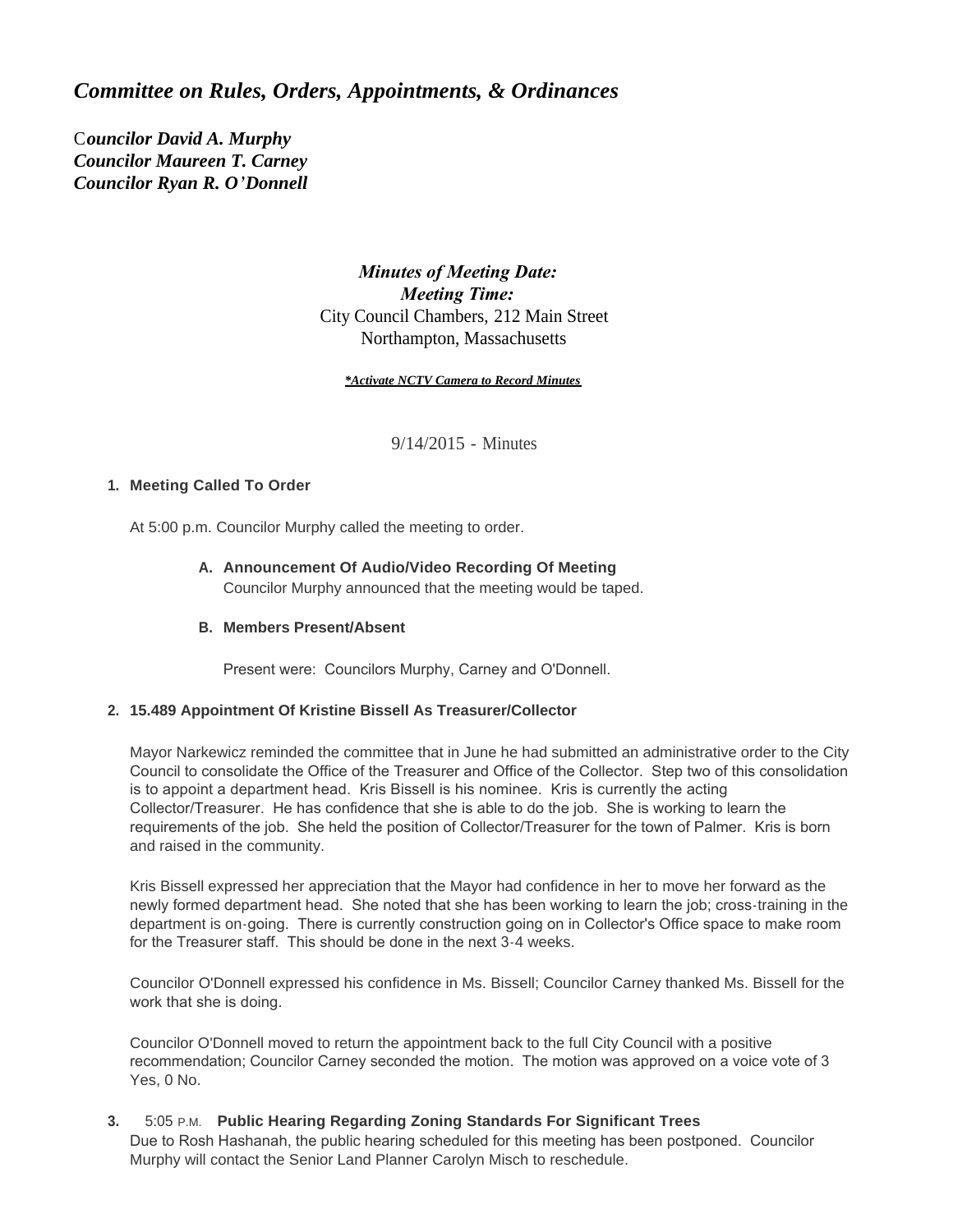## **Public Hearing Regarding Zoning Standards For Rural Residential And Suburban 4.** 5:15 P.M. **Residential Areas**

Due to Rosh Hashanah, the public hearing scheduled for this meeting has been postponed. Councilor Murphy will contact the Senior Land Planner Carolyn Misch to reschedule.

## **Public Comment 5.**

None

## **Approve Minutes Of The Previous Meeting 6.**

Councilor O'Donnell moved to approve the minutes listed below as a group; Councilor Carney seconded the motion. The motion was approved on a voice vote of 3 Yes, 0 No.

### **Reconsideration Of Minutes Of June 15, 2015 A.**

These minutes were corrected to reflect the motion made for appointment of Carla Valez to the Human Rights Commission. The previous version stated that Councilor Carney made the motion and seconded the motion.

## **Minutes Of August 10, 2015 B.**

## **Orders And Ordinances For Review 7.**

## **15.479 Ordinance Pertaining To 24-Hour Parking A.**

The change to this ordinance was introduced by the Parking Enforcement Supervisor, Nanci Forrestall. Currently there is an ordinance on the books that states that you cannot park in a municipal parking lot for more than 24-hours. This is not how long term parking is administered, so this change will reflect what is currently allowed under long term parking provisions. Councilor O'Donnell noted that passenger rail has returned to the city which may make longer than 24 hour parking necessary for someone; it is also the general direction of the parking study which recommends getting long-term parking off the streets and into lots. Councilor O'Donnell moved to return the Ordinance back to the full City Council with a positive recommendation; Councilor Carney seconded the motion. The motion was approved on a voice vote of 3 Yes, 0 No.

### **15.480 Ordinance Pertaining To Parking On Prospect St. B.**

This ordinance comes from the Director of Central Services; this parking spot is in front of the Survival Center. Removal of the spot will allow for greater visibility and maneuverability directly in front of the Survival Center driveway. The director of the Survival Center has no issues with the change.

Councilor O'Donnell moved to return the Ordinance back to the full City Council with a positive recommendation; Councilor Carney seconded the motion. The motion was approved on a voice vote of 3 Yes, 0 No.

## **15.481 Ordinance Pertaining To Parking @ Northampton Senior Center C.**

The need for more handicapped parking spaces was made known by Senior Services Director Patte Shaughnessy. Currently there are four HC spaces at the Senior Center; Director Shaughnessy requested 6 or 8 more; the TPC determined that 3 would be a reasonable number to add. HC spaces are larger than standard spaces; four standard spaces will be converted to 3 HC spaces. The ordinance also codifies four spaces on the northwesterly corner of the lot which are not currently codified.

Councilor O'Donnell proposed changing the "northwestern side" to the "northwesterly side";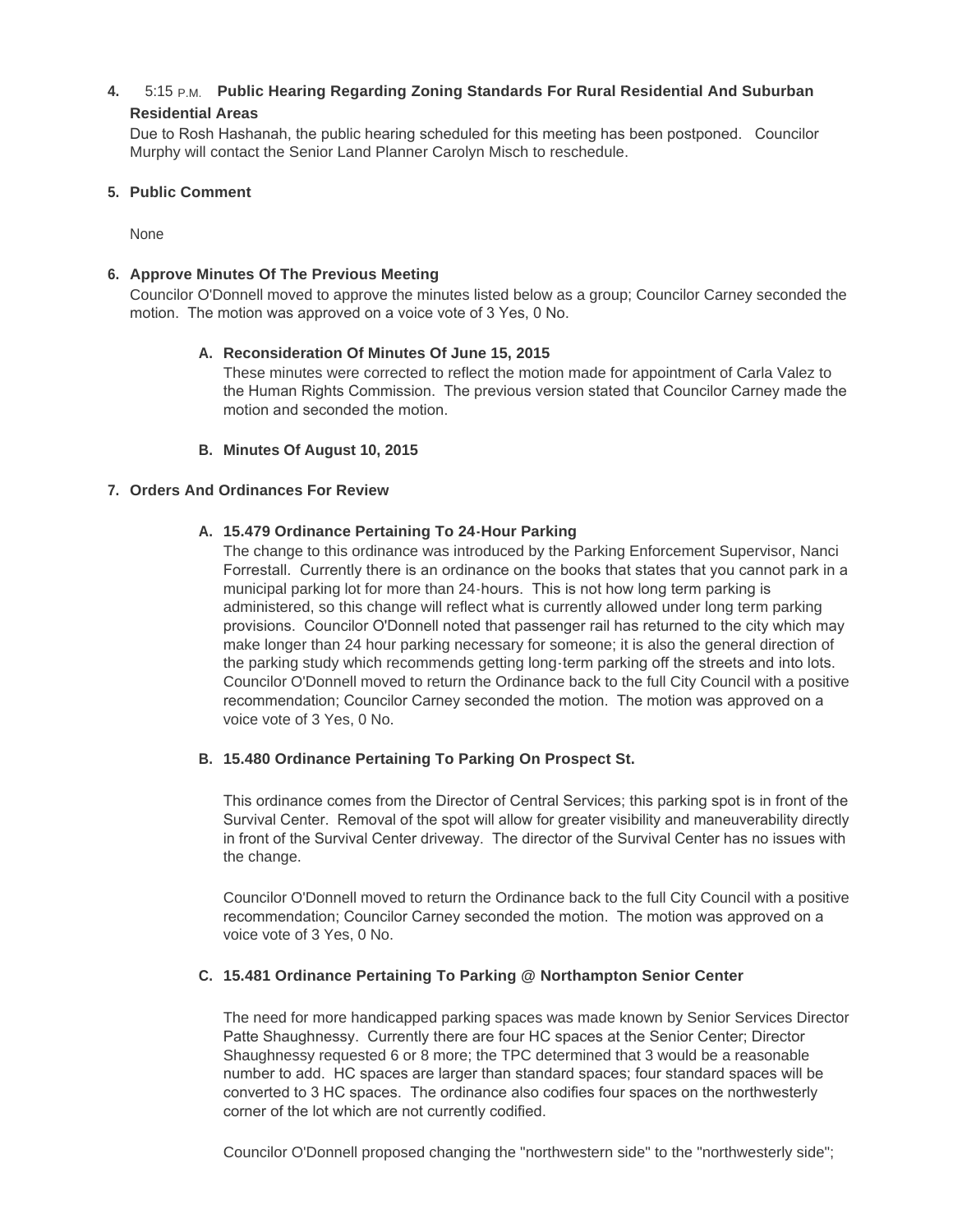Councilor O'Donnell moved to return the Ordinance back to the full City Council with a positive recommendation as amended; Councilor Carney seconded the motion. The motion was approved on a voice vote of 3 Yes, 0 No.

## **15.492 Ordinance Pertaining To Rural Residential Zoning D.**

Discussion regarding this Ordinance was postponed until after the Public Hearing.

## **15.493 Ordinance Pertaining To Suburban Residential Zoning E.**

Discussion regarding this Ordinance was postponed until after the Public Hearing.

#### **Appointments For Committee Approval 8.**

### **15.491 Appointments To Committees A.**

Councilor Carney moved to send the following reappointments back to City Council with a positive recommendation:

- Agricultural Commission-John Omasta
- Central Business Architecture Committee-Joseph Blumenthal
- Human Rights Commission-Jordana Amato

Councilor O'Donnell seconded the motion. The motion was approved on a voice vote of 3 Yes, 0 No.

Councilor O'Donnell moved to send the following new appointments back to the City Council with a positive recommendation:

- Laurie Loisel-Human Rights Commission
- Ann Brooks-Transportation & Parking Commission

Councilor Carney seconded the motion. The motion was approved on voice vote of 3 Yes, 0 No.

#### **15.496 Appointments To Committees B.**

Councilor Carney moved to send the appointments of Jack Finn & David Drake to the Community Preservation Committee back to the City full City Council with a positive recommendation; Councilor O'Donnell seconded the motion. The motion was approved on a voice vote of 3 Yes, 0 No.

Councilor Carney moved to send the referred appointments to the Parks & Recreation Commission of Carol Bertrand, David Cronin, Kristin Dardano, Thomas Dunphy, Michael Laga and Dan Smith back to the City Council with a positive recommendation. Councilor O'Donnell seconded the motion. The motion was approved on a voice vote of 3 Yes, 0 No.

#### **New Business 9.**

None.

### **Adjourn 10.**

At 5:20 pm Councilor O'Donnell moved to adjourn the meeting; Councilor Carney seconded the motion. The motion was approved on a voice vote of 3 Yes, 0 No.